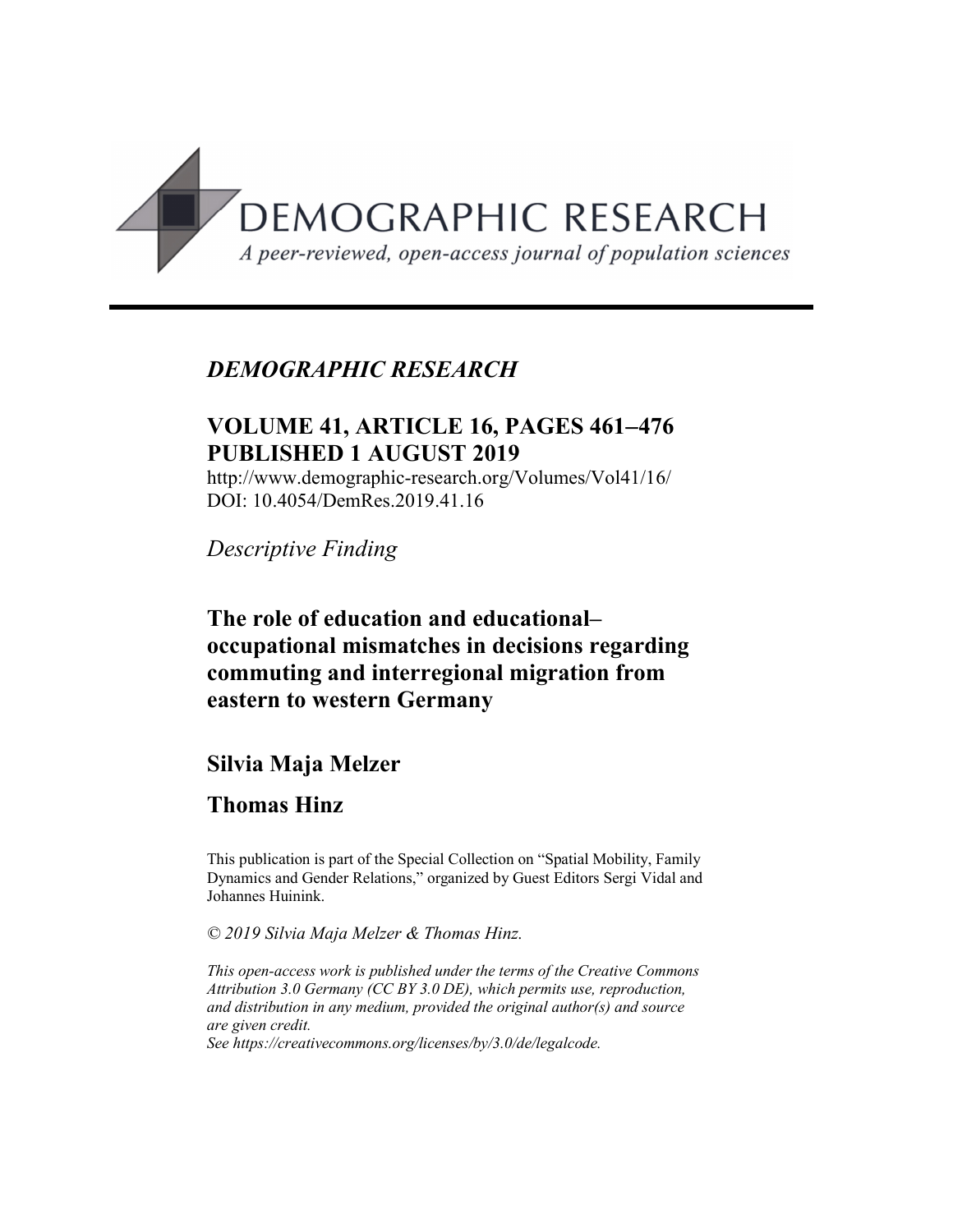# **Contents**

| 1   | Introduction                                                                          | 462 |
|-----|---------------------------------------------------------------------------------------|-----|
| 2   | Data and methods                                                                      | 463 |
| 2.1 | Data                                                                                  | 463 |
| 2.2 | Methods                                                                               | 466 |
| 3   | Results                                                                               | 466 |
| 3.1 | Who chooses to commute and who chooses to migrate from eastern<br>to western Germany? | 466 |
| 3.2 | Commuting as a stepping-stone, or as an alternative?                                  | 468 |
| 4   | Discussion and conclusion                                                             | 470 |
|     | References                                                                            | 473 |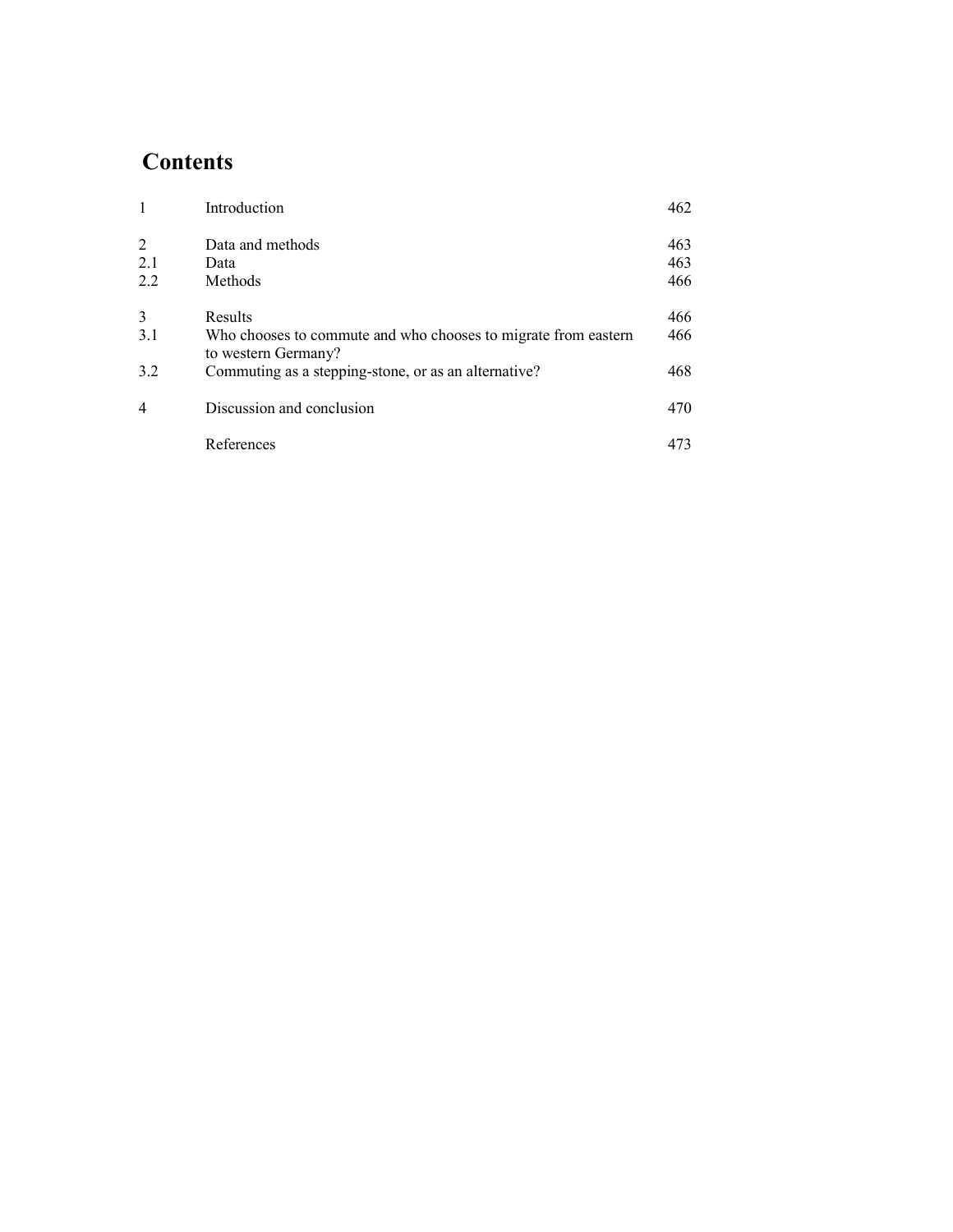# **The role of education and educational–occupational mismatches in decisions regarding commuting and interregional migration from eastern to western Germany**

**Silvia Maja Melzer[1](#page-2-0)**

**Thomas Hinz[2](#page-2-1)**

## **Abstract**

### **OBJECTIVE**

This paper investigates commuting and interregional migration from eastern to western Germany, and asks, first: Who chooses to migrate and who chooses to commute? Second: Does commuting serve as a stepping-stone or as a long-term alternative to migration? And third: What role does education and educational–occupational mismatch play in those choices?

#### **METHODS**

We use the Socio-Economic Panel data from 1992 to 2013 and multilevel multinomial logit models with random effects, as well as cross-classified multilevel logit with random effects.

#### **RESULTS**

People with higher education are more likely to migrate than to remain immobile or to commute, while people who have spent less time in education are more likely to commute than to remain immobile or to migrate. Educational–occupational mismatches reduce the likelihood of migration for both men and women, but they reduce the likelihood of commuting only for men. For women, educational–occupational mismatches increase the likelihood of commuting. Moreover, commuting serves as a stepping-stone to migration, rather than as a long-term alternative to it, especially for the highly educated.

### **CONTRIBUTION**

We investigate the relationship between migration and commuting more directly than has been the case in previous research. Moreover, we advance previous research by showing how educational–occupational mismatch influences decisions as to whether to

<span id="page-2-0"></span><sup>&</sup>lt;sup>1</sup> Universität Bielefeld, Germany. Email: [Silvia.Melzer@uni-bielefeld.de.](mailto:Silvia.Melzer@uni-bielefeld.de)

<span id="page-2-1"></span><sup>&</sup>lt;sup>2</sup> Universität Konstanz, Germany. Email: Thomas. Hinz@uni-konstanz.de.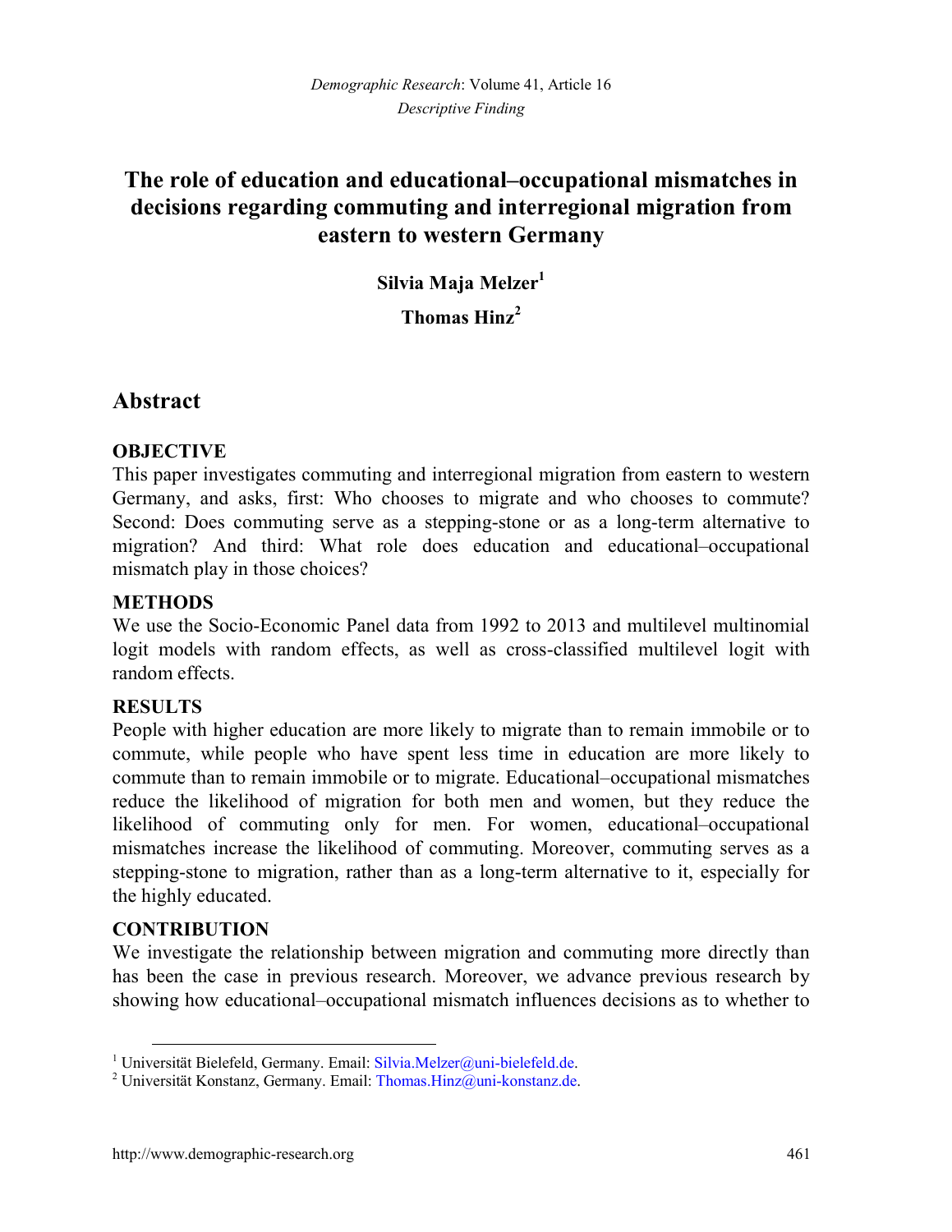commute or to migrate. Our analysis shows how education, educational–occupational mismatch, and gender are interrelated and intertwined with each other, and how genderspecific mobility patterns follow from these interrelations.

## **1. Introduction**

This paper examines the role of education and educational–occupational mismatch in men's and women's job-related mobility from eastern to western Germany, including both interregional migration and commuting.

Even though previous research on interregional migration and commuting has underlined the necessity of investigating both forms of mobility simultaneously (e.g., Brown et al. 2015; Lundholm 2010: 462), to date interregional migration (e.g., Huinink, Vidal, and Kley 2014; Melzer 2013; Nivalainen 2010) and commuting (e.g., Huber 2012, 2014; Sandow and Westin 2010) have usually been investigated separately (Eliasson, Lindgren, and Westerlund 2003: 828; Nivalainen 2010: 146; some exceptions are Brown et al. 2015; Green, Hogarth, and Shackleton 1999; Huber 2014; Hunt 2006; Kalter 1994; Pfaff 2012; Romaní, Suriñach, and Artiís 2003). Ignoring the fact that both forms of mobility are interrelated and can either substitute for (Green, Hogarth, and Shackleton 1999; Nivalainen 2010) or complement each other (Lundholm 2010; Sandow and Westin 2010), leads to incomplete investigations (Romaní, Suriñach, and Artiís 2003) and, in the worst case, to biased results. For instance, analyzing migration without commuting is problematic, as either the population at risk of interregional migration is incomplete because commuters are excluded from the sample, or the categories of analysis are blurred because commuters and people who remain immobile are combined in one group (Melzer 2016). Thus, there is still a need for a thorough, solid, and adequately combined research strategy focusing on both forms of mobility.

Our primary contribution to the research literature on job-related spatial mobility is to investigate migration and commuting simultaneously. First, we ask who chooses to migrate and who chooses to commute. Second, we explore the interrelation between these forms of mobility, investigating whether commuting serves as a short-term solution and thus as a stepping-stone to migration, or whether it is a long-term solution and therefore a substitute for migration. As the long-term costs of commuting are higher than the long-term costs of migration, we expect that people use commuting as a stepping-stone to migration, rather than as an alternative to it (cf. Melzer 2016). Following previous research on migration from eastern to western Germany, we expect women to be more likely to migrate but less likely to commute (cf. Hunt 2006).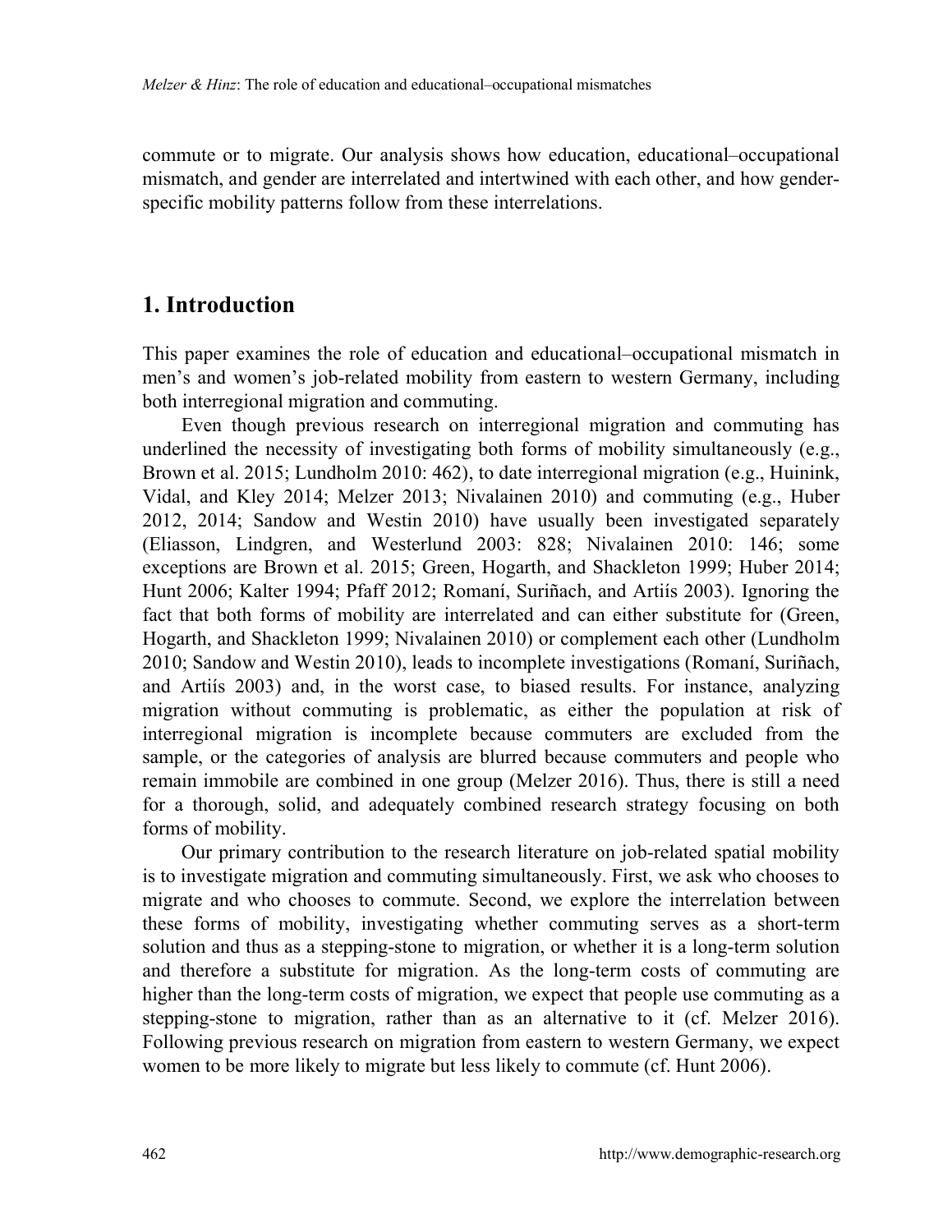Existing research emphasizes the importance of education in mobility choices, both as a theoretical consideration (Borjas 1987; Sjaastad 1962) and as an empirical finding, indicating that the highly educated are more likely to migrate (e.g., Borjas 1987; Melzer 2013, 2016; Nivalainen 2010). In line with the few studies that investigate the impact of education on commuting and migration simultaneously, we expect that higher education fosters both migration and commuting, compared to remaining stationary (e.g., Eliasson, Lindgren, and Westerlund 2003; Huber 2014; Hunt 2006; Lundholm 2010; Melzer 2016; Nivalainen 2010; Romaní, Suriñach, and Artiís 2003). However, we expect commuters to be generally less-educated than migrants (e.g., Huber 2014; Hunt 2006; Melzer 2016; Sandow and Westin 2010).

We advance the existing research by asking what role educational–occupational mismatches play in migration and commuting from eastern to western Germany. Both forms of mobility are overwhelmingly directed from the economically weaker eastern Germany to the economically stronger western Germany (Haas and Hamann 2008; Haas 2012; Melzer 2016; Statistisches Bundesamt 2010: 13). Mobility and educational– occupational mismatches are interrelated and have been treated in the literature on educational–occupational mismatch as competing choices (Büchel and Battu 2003). Regional labor markets, especially when they are economically weak as in eastern Germany, provide limited job opportunities and increase the chances of bad educational–occupational matches, while commuting and migration can help to avoid such unfavorable job matches (Büchel and Battu 2003). Facing an unsatisfactory job offer, a person chooses between: (1) accepting the job offer and working in a bad job match; (2) remaining unemployed; and (3) applying for jobs outside the region and eventually becoming mobile. We assume that there is a path dependency in mobility choices and that people who are currently working in inadequately matched jobs have already faced the decision between mobility and a bad job match and decided against mobility, and will decide the same in the future. However, we expect the negative effect of inadequately matched jobs to be weaker on commuting than migration, as commuting permits remaining in one's region of origin.

### **2. Data and methods**

#### **2.1 Data**

We use the Socio-Economic Panel (SOEP) from 1992 to 2013, a representative longitudinal survey of German private households that has been running in eastern Germany since 1990 (Wagner, Frick, and Schupp 2007). The sample consists of the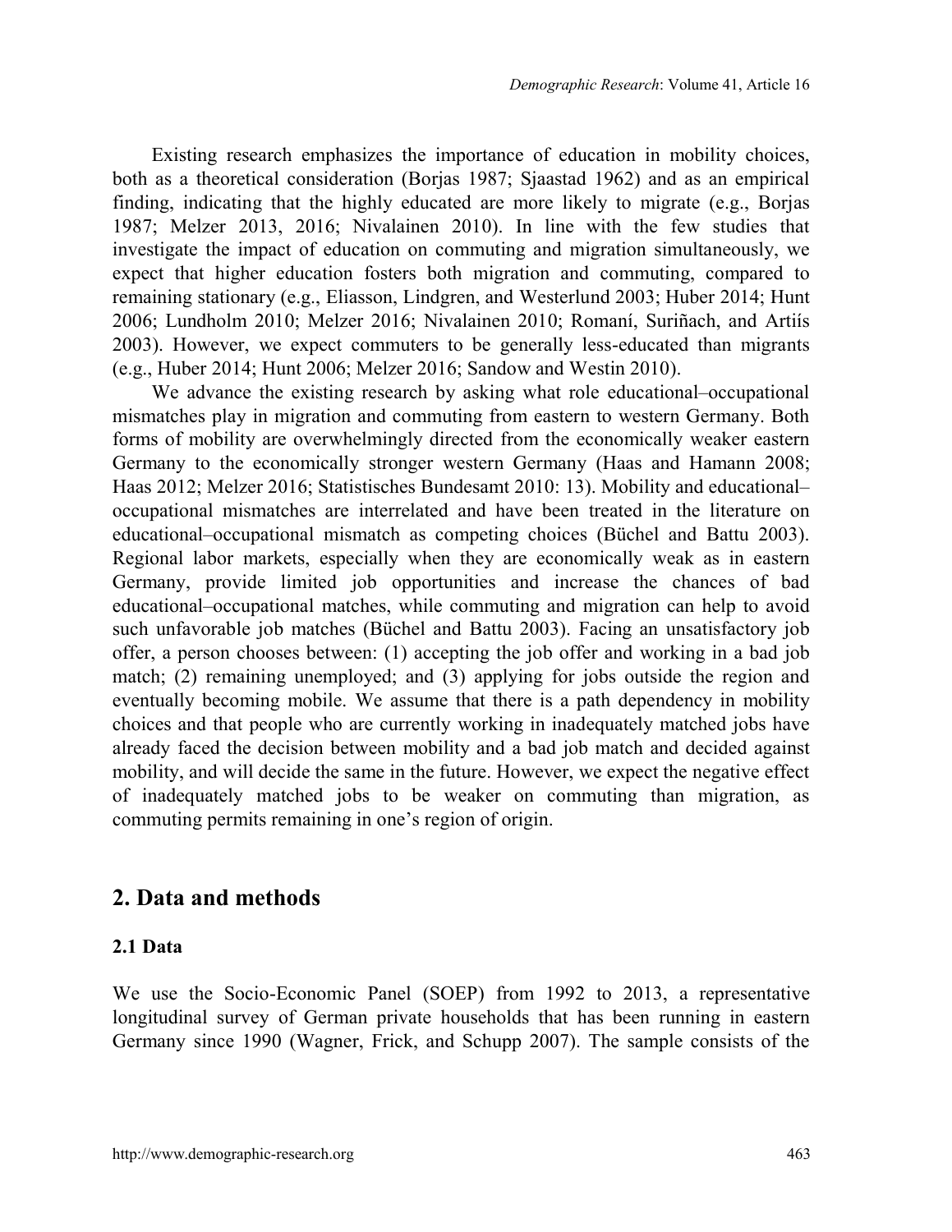working-age population between 16 and 63 years that spent at least one year in eastern Germany.

For the analysis of mobility choices (presented in Table 2), the dependent variable, mobility form, distinguishes between people who are currently immobile (~stayer), people who currently commute (~commuters) on a daily or weekly basis from eastern to western Germany, and those who migrated (~migrants) during the previous year. Migration is identified as a change of address from eastern to western Germany between two years. As we are interested in the events that lead to migration and not its consequences, migration represents a terminal event and periods following migration are censored. Such censoring does not apply to commuting episodes, as persons who are currently commuting are still potential migrants. To increase the comparability between migrants, commuters, and stayers, this sample includes only the working population, as commuters are by definition employed. It is composed of 7,390 people (and 48,788 yearly observations), among whom 1,282 commute (4,110 observations) and 398 (405 observations) migrate.

To investigate how commuting and migration are interrelated, we use the migration dummy as a dependent variable and commuting as an independent dummy variable indicating that a person is currently commuting. To capture all the motives that cause people to migrate, in the second analysis we also include persons who are currently unemployed. Being unemployed might be an alternative to regional mobility, but unemployed will also have the greatest incentive to migrate, as migration could allow them to return to work. This extends the data to 73,631 observations for a total of 9,477 persons (see Table 1).

The independent variables of main interest to us are education, measured in years, and educational–occupational mismatch, measured as a dummy variable. To facilitate our interpretation, education is centered at nine years, which corresponds to a lower secondary school diploma.

Following the operationalization by Büchel and Battu (2003: 5), educational– occupational mismatch is measured by contrasting actual educational level with a subjective evaluation of the skills necessary to perform a job. If the discordance between the subjective evaluation of the necessary skills to perform a job and the actual formal educational level was 'substantially' high, and a respondent specified that they were working in a job where they did not need their qualification, they were classified as inadequately matched. In a second step, a variable on occupational position was used to validate this construct.

Table 1 displays the characteristics of migrants, commuters, and stayers. To capture the determinants of interregional mobility, the characteristics of migrants are displayed in the last year before relocation and the characteristics of commuters in the last year before commuting starts. Commuters have only slightly higher levels of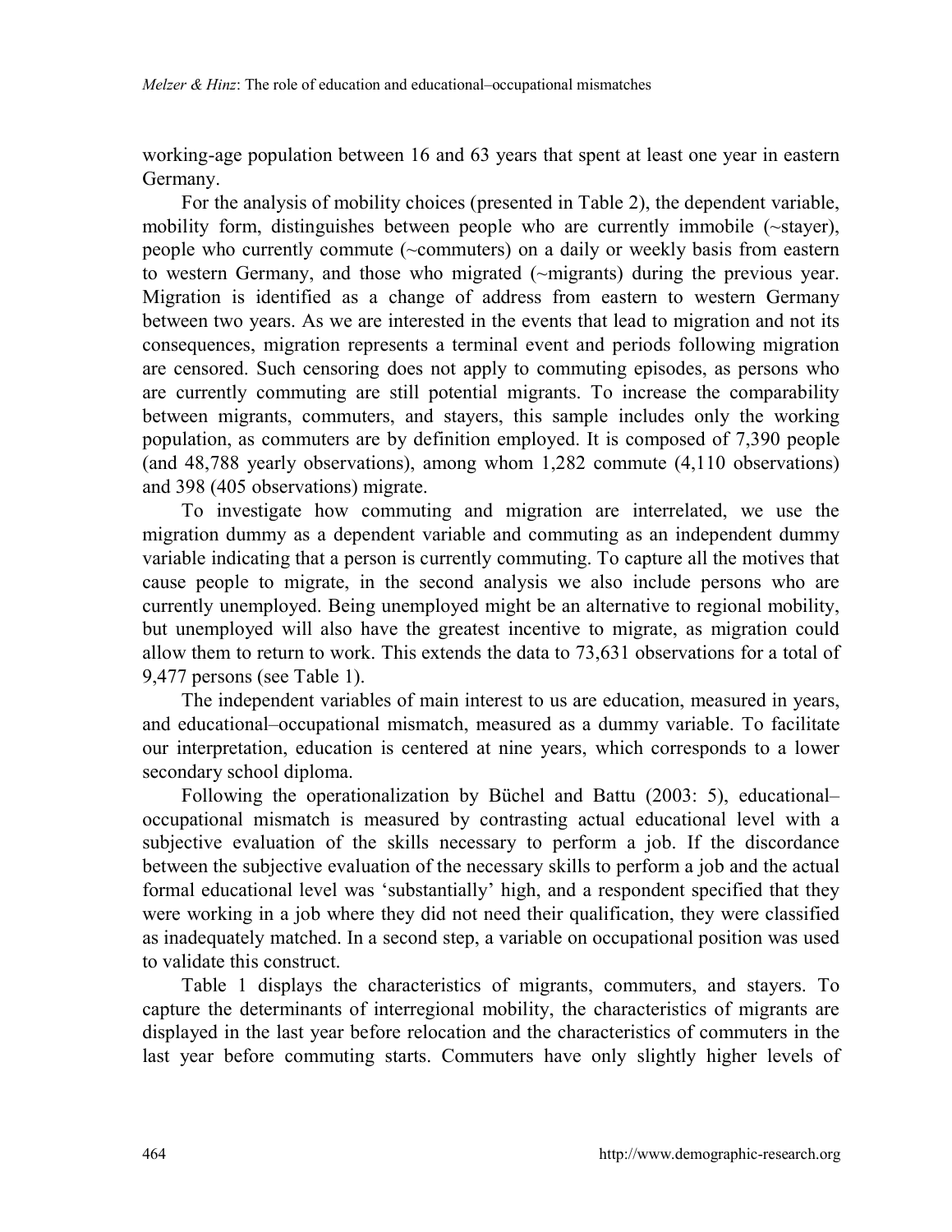education than stayers (additional 0.3 years), while migrants spend 0.8 years longer in the educational system and commuters who migrate spend 0.5 years longer (see Table 1). 12.1% of stayers and 14.6% of stayers who start commuting are in a bad job match, compared with only 7.2% of migrants. Among persons actively engaged in commuting, 15.7% are in a bad job match, but only 10.1% of commuters who are going to migrate soon are in bad job matches.

|                                          | (1)      | All<br>(2)     | (3)   | <b>Stayers</b> | <b>Stayers</b><br>who start<br>Com.* | Com.        | Com. who<br>migrate* | <b>Stayers</b><br>who<br>migrate* |
|------------------------------------------|----------|----------------|-------|----------------|--------------------------------------|-------------|----------------------|-----------------------------------|
|                                          | min      | max            | mean  | (4)<br>mean    | (5)<br>mean                          | (6)<br>mean | (7)<br>mean          | (8)<br>mean                       |
| Individual characteristics               |          |                |       |                |                                      |             |                      |                                   |
| Female (%)                               | 0        | 1              | 51.2  | 52.1           | 37.5                                 | 37.2        | 56.0                 | 57.8                              |
| Age                                      | 16.0     | 63.0           | 41.5  | 41.8           | 37.3                                 | 38.0        | 31.1                 | 31.6                              |
| Years in education                       | 7.0      | 18.0           | 12.4  | 12.4           | 12.5                                 | 12.7        | 13.2                 | 12.9                              |
| Occupational-educational<br>mismatch (%) | $\Omega$ | 1              | 12.3  | 12.1           | 14.6                                 | 15.7        | 10.1                 | 7.2                               |
| Full-time employed (%)                   | 0        | 3              |       |                |                                      |             |                      |                                   |
| Part-time employed (%)                   |          |                | 9.0   | 9.1            | 9.5                                  | 7.8         | 7.7                  | 5.5                               |
| In apprenticeship (%)                    |          |                | 4.2   | 3.9            | 10.1                                 | 7.4         | 13.7                 | 8.5                               |
| Unemployed (%)                           |          |                | 32.4  | 34.1           | 9.9                                  | 3.7         | 7.7                  | 37.7                              |
| Gross income $(\epsilon)$                | 0.0      | 35.000         | 1,150 | 1,101          | 1,591                                | 1.953       | 1.744                | 1,075                             |
| Log (gross income +1)                    | 0.0      | 10.5           | 5.0   | 4.9            | 6.8                                  | 7.3         | 7.2                  | 4.8                               |
| Duration in current company              | 0.0      | 48.5           | 6.2   | 6.2            | 6.0                                  | 6.2         | 3.3                  | 3.3                               |
| Cumulative duration in<br>unemployed     | 0.0      | 22.3           | 1.2   | 1.2            | 0.7                                  | 0.5         | 0.5                  | 0.7                               |
| Married or in partnership (%)            | 0        | 1              | 73.0  | 73.4           | 67.0                                 | 69.3        | 40.5                 | 41.6                              |
| No children (%)                          | $\Omega$ | $\overline{2}$ |       |                |                                      |             |                      |                                   |
| Children younger than 6 (%)              |          |                | 13.1  | 13.0           | 12.1                                 | 13.9        | 10.7                 | 14.6                              |
| Children aged 7-18 (%)                   |          |                | 24.3  | 24.3           | 22.6                                 | 24.6        | 13.7                 | 16.0                              |
| Homeowner (%)                            | 0        | 1              | 45.0  | 44.8           | 46.4                                 | 51.0        | 32.7                 | 25.4                              |
| <b>Regional characteristics</b>          |          |                |       |                |                                      |             |                      |                                   |
| Unemployment rate                        | 0.9      | 36.3           | 16.4  | 16.5           | 15.7                                 | 15.5        | 16.5                 | 16.7                              |
| Distance in km                           | 15.9     | 281.0          | 120.3 | 121.1          | 116.2                                | 107.4       | 118.2                | 125.2                             |
| Number of cases                          | 73,631   |                |       | 68.685         | 810                                  | 4.457       | 168                  | 657                               |

### **Table 1: Descriptive results: characteristics of people who remain immobile (stayers), who commute (Com.), and those who migrate (Mig.) for 1992–2013**

*Note*: \* In the year before commuting or migration. SOEP 1992–2013.

We control for the time spent since the first commuting episode, tenure at the current company, and cumulative duration of unemployment in years, employment status, monthly gross labor income, homeownership, distance between own region and the next western German region (NUTS 3 level), and regional unemployment rates. In addition we control for a range of individual characteristics that are known to be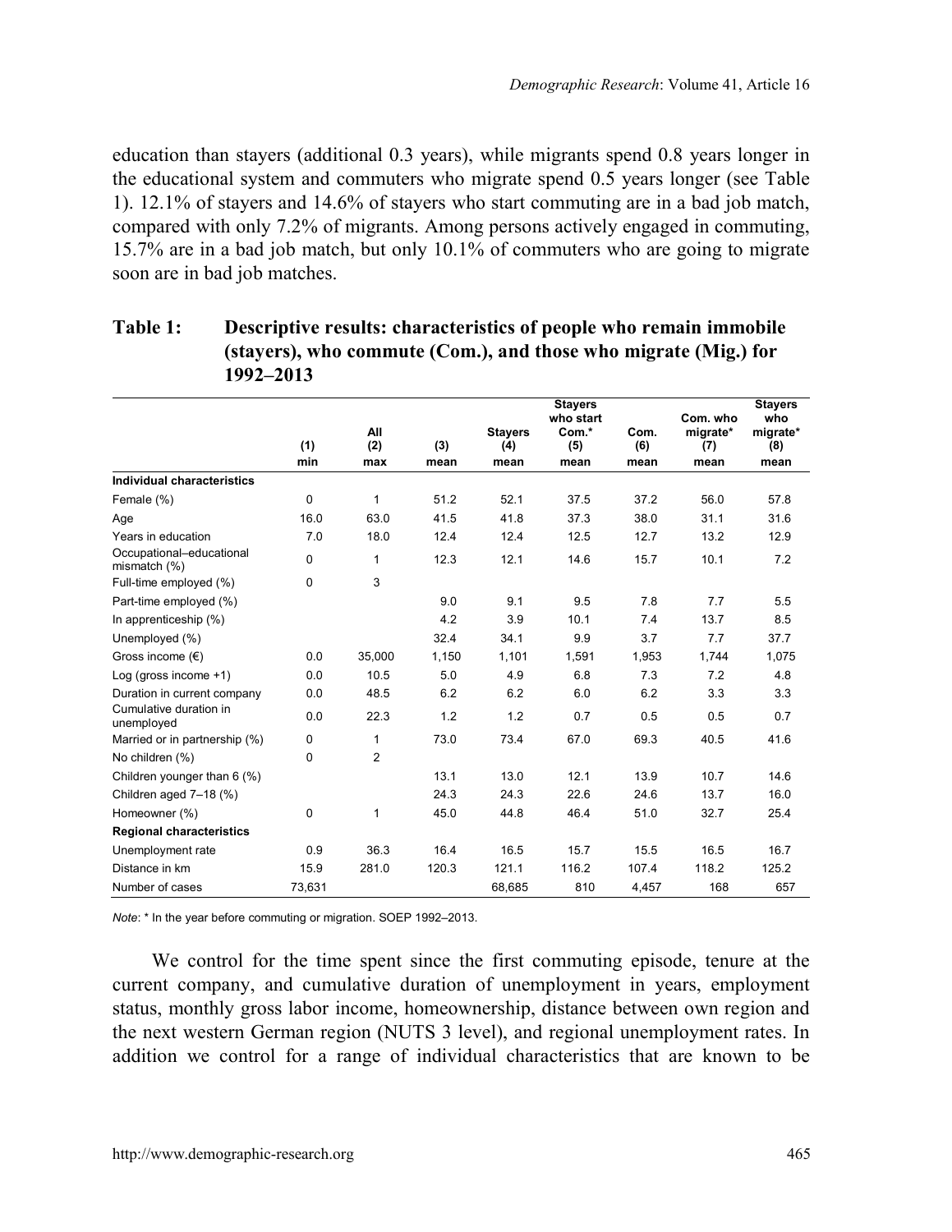correlated with mobility, such as gender, being married or having a partner, and the interaction between those variables and age, children, and children's age.

#### **2.2 Methods**

In the first step we employ multilevel multinomial logit models with random effects (RE) that allow us to investigate mobility choices simultaneously, while accounting for the nested structure of the panel data. In the second step we use cross-classified RE logit models to investigate how migration and commuting decisions are interrelated, as people relocate also within eastern Germany, which violates the nested structure upon which standard hierarchical models are estimated (Rabe-Hesketh and Skrondal 2012: Chapter 9).

## **3. Results**

#### **3.1 Who chooses to commute and who chooses to migrate from eastern to western Germany?**

With every year above nine years spent in education, the likelihood of commuting compared to the likelihood of remaining immobile is reduced by 5.4% (calculated: exp(–0.055)–1), while the likelihood of migrating increases by 7.7% (Table 2 Model I). Occupational–educational mismatches have, in turn, a negative effect on both forms of mobility even if the effect is not statistically significant for commuters (see Model I). We also find a significant interaction between education and distance for commuters, which suggests that education has a positive influence on commuting only in regions that are far away from western Germany, whereas in regions close to western Germany the higher educated are less likely to commute (Model II). We do not find a similar effect of education and distance for migrants or a statistically significant effect of occupational–educational mismatches. People who are employed in inadequately matched jobs do not differ in their likelihood of commuting or migrating over long distances from those who are working in jobs that are adequately matched.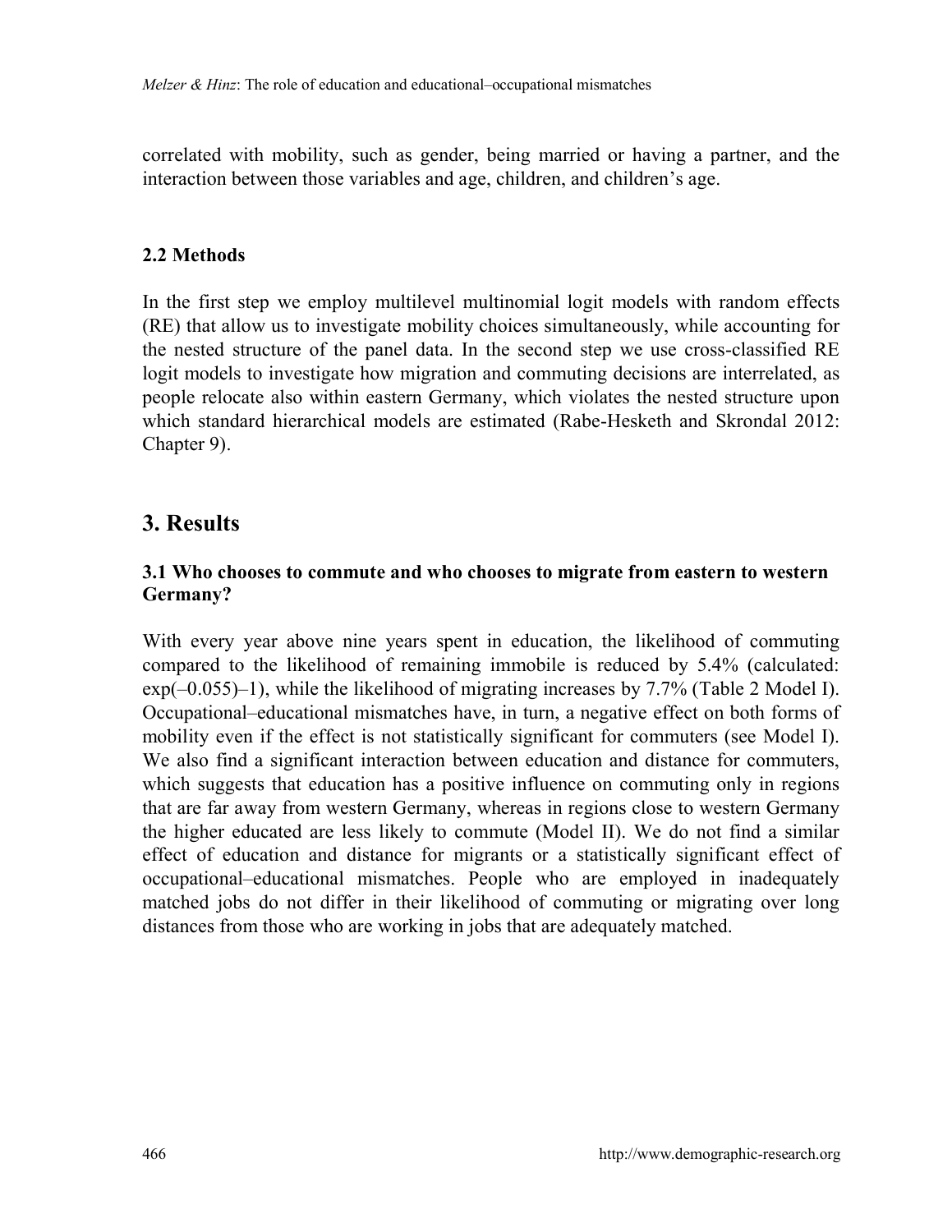### **Table 2: Estimated regression coefficients and standard errors from multinomial two-level logit models predicting commuting (Com.) and migration (Mig.) from eastern to western Germany**

|                                                                   |             | I           |             | Ш           |             | Ш           |  |
|-------------------------------------------------------------------|-------------|-------------|-------------|-------------|-------------|-------------|--|
|                                                                   | Com.        | Mig.        | Com.        | Mig.        | Com.        | Mig.        |  |
| Individual characteristics                                        |             |             |             |             |             |             |  |
| Education in years <sup>1</sup>                                   | $-0.055*$   | $0.075*$    | $-0.214***$ | 0.056       | $-0.055*$   | $0.075*$    |  |
|                                                                   | (0.023)     | (0.030)     | (0.052)     | (0.069)     | (0.023)     | (0.030)     |  |
| Occupational-educational mismatch <sup>1</sup>                    | $-0.062$    | $-0.361*$   | $-0.065$    | $-0.347*$   | $-0.163$    | $-0.208$    |  |
|                                                                   | (0.098)     | (0.201)     | (0.098)     | (0.200)     | (0.219)     | (0.497)     |  |
| Log (monthly gross income)                                        | 1.000***    | $0.757***$  | 0.999***    | $0.760***$  | $1.002***$  | $0.758***$  |  |
|                                                                   | (0.073)     | (0.126)     | (0.073)     | (0.125)     | (0.073)     | (0.126)     |  |
| Ref. group: Part-time, marginally employed, and in apprenticeship |             |             |             |             |             |             |  |
| Full-time employed                                                | $-0.166$    | $-0.030$    | $-0.169$    | $-0.015$    | $-0.170$    | $-0.029$    |  |
|                                                                   | (0.111)     | (0.185)     | (0.111)     | (0.185)     | (0.111)     | (0.185)     |  |
| Duration spent in current company                                 | $-0.063***$ | $-0.040***$ | $-0.063***$ | $-0.040***$ | $-0.063***$ | $-0.040***$ |  |
|                                                                   | (0.007)     | (0.012)     | (0.007)     | (0.012)     | (0.007)     | (0.012)     |  |
| Cumulative duration in unemployment                               | $-0.040$    | $-0.082$    | $-0.038$    | $-0.083$    | $-0.041$    | $-0.082$    |  |
|                                                                   | (0.034)     | (0.062)     | (0.034)     | (0.062)     | (0.034)     | (0.062)     |  |
| Ref. group: Older than 40                                         |             |             |             |             |             |             |  |
| Aged 35-39                                                        | 0.086       | $0.595**$   | 0.086       | $0.604**$   | 0.087       | $0.600**$   |  |
|                                                                   | (0.106)     | (0.223)     | (0.106)     | (0.222)     | (0.106)     | (0.223)     |  |
| Aged 30-34                                                        | 0.027       | $0.704**$   | 0.032       | $0.711**$   | 0.034       | $0.701**$   |  |
|                                                                   | (0.123)     | (0.227)     | (0.123)     | (0.226)     | (0.123)     | (0.227)     |  |
| Aged 25-29                                                        | $-0.016$    | $0.933***$  | $-0.015$    | $0.955***$  | $-0.013$    | $0.933***$  |  |
|                                                                   | (0.139)     | (0.227)     | (0.138)     | (0.226)     | (0.139)     | (0.227)     |  |
| Aged 20-24                                                        | 0.158       | $1.501***$  | 0.154       | $1.503***$  | 0.163       | $1.491***$  |  |
|                                                                   | (0.162)     | (0.247)     | (0.162)     | (0.246)     | (0.162)     | (0.247)     |  |
| Younger than 19                                                   | 0.128       | $0.913**$   | 0.108       | $0.885*$    | 0.129       | $0.907*$    |  |
|                                                                   | (0.227)     | (0.353)     | (0.227)     | (0.352)     | (0.227)     | (0.353)     |  |
| Female                                                            | $-0.270$    | $0.818***$  | $-0.599**$  | 1.088***    | $-0.321+$   | $0.846***$  |  |
|                                                                   | (0.179)     | (0.207)     | (0.230)     | (0.278)     | (0.181)     | (0.210)     |  |
| Married or living in a partnership                                | $-0.230+$   | $-0.773***$ | $-0.197$    | $-0.830***$ | $-0.224+$   | $-0.793***$ |  |
|                                                                   | (0.131)     | (0.215)     | (0.132)     | (0.216)     | (0.131)     | (0.215)     |  |
| Married or living in a partnership *female                        | $-0.429*$   | $-0.819**$  | $-0.491**$  | $-0.731**$  | $-0.448*$   | $-0.788**$  |  |
|                                                                   | (0.187)     | (0.266)     | (0.189)     | (0.269)     | (0.187)     | (0.266)     |  |
| Ref. group: No children                                           |             |             |             |             |             |             |  |
| Children younger than 6                                           | 0.089       | 0.006       | 0.089       | 0.003       | 0.086       | 0.004       |  |
|                                                                   | (0.106)     | (0.200)     | (0.105)     | (0.199)     | (0.106)     | (0.200)     |  |
| Children aged 7-18                                                | $-0.421***$ | $-0.368*$   | $-0.423***$ | $-0.348+$   | $-0.421***$ | $-0.362*$   |  |
|                                                                   | (0.089)     | (0.184)     | (0.089)     | (0.184)     | (0.089)     | (0.184)     |  |
| Homeowner                                                         | $0.305***$  | $-0.723***$ | $0.299***$  | $-0.722***$ | $0.305***$  | $-0.728***$ |  |
|                                                                   | (0.088)     | (0.144)     | (0.088)     | (0.144)     | (0.088)     | (0.144)     |  |
| <b>Regional characteristics</b>                                   |             |             |             |             |             |             |  |
| Unemployment rate                                                 | 0.004       | 0.020       | 0.005       | 0.018       | 0.004       | 0.020       |  |
|                                                                   | (0.007)     | (0.013)     | (0.007)     | (0.013)     | (0.007)     | (0.013)     |  |
| Distance (in 100 km)                                              | $-0.541***$ | 0.036       | $-0.881***$ | $-0.143$    | $-0.533***$ | 0.025       |  |
|                                                                   | (0.097)     | (0.122)     | (0.161)     | (0.204)     | (0.101)     | (0.130)     |  |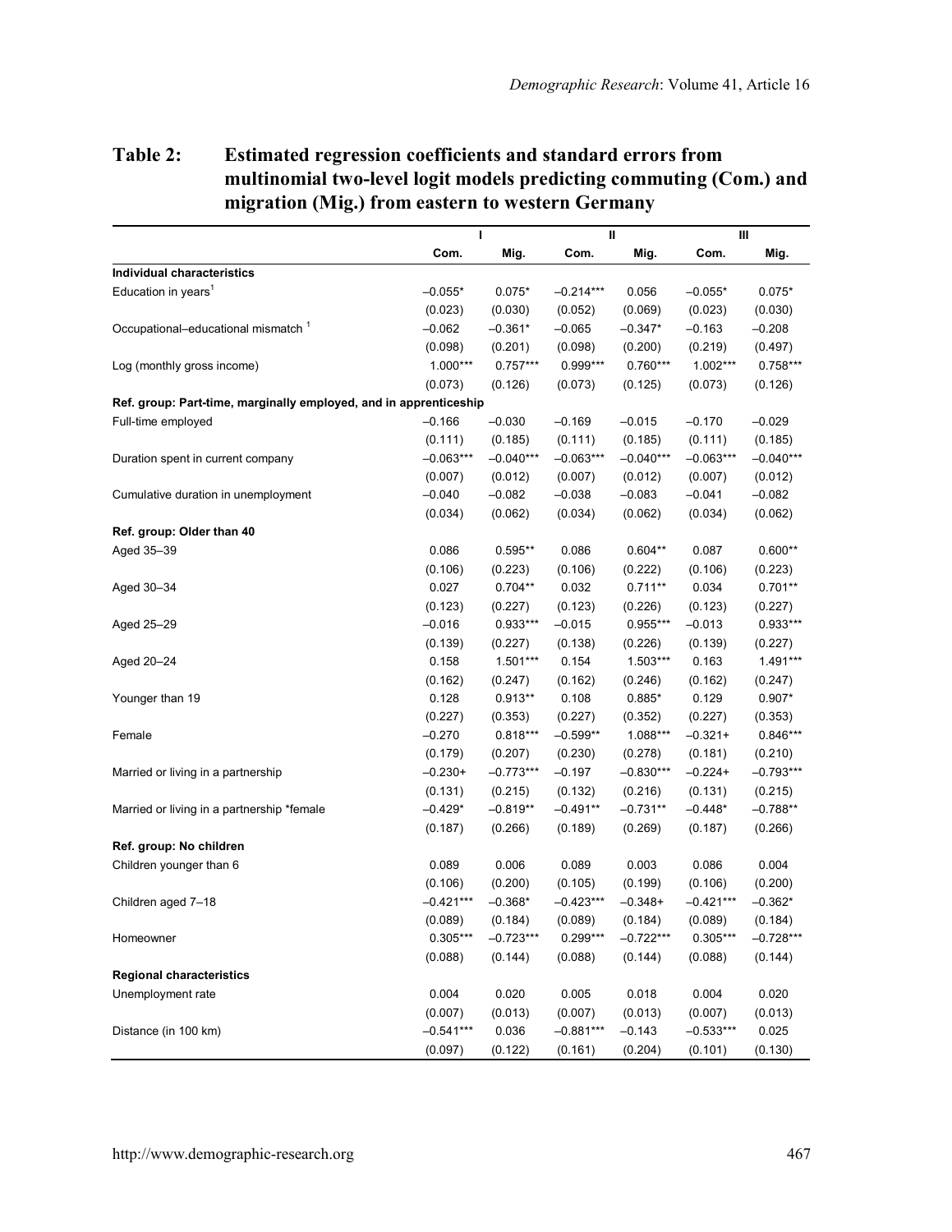#### **Table 2: (Continued)**

|                                                 |           |            | Ш         |          | Ш         |            |
|-------------------------------------------------|-----------|------------|-----------|----------|-----------|------------|
|                                                 | Com.      | Mig.       | Com.      | Mig.     | Com.      | Mig.       |
| <b>Interaction terms</b>                        |           |            |           |          |           |            |
| Education*female                                |           |            | $0.102*$  | $-0.076$ |           |            |
|                                                 |           |            | (0.043)   | (0.053)  |           |            |
| Education* distance (in 100 km) <sup>1</sup>    |           |            | $0.099**$ | 0.049    |           |            |
|                                                 |           |            | (0.036)   | (0.046)  |           |            |
| Occupational-educational mismatch *female       |           |            |           |          | $0.382+$  | $-0.481$   |
|                                                 |           |            |           |          | (0.195)   | (0.391)    |
| Occupational-educational mismatch *distance (in |           |            |           |          | $-0.049$  | 0.011      |
| 100 km $)^1$                                    |           |            |           |          | (0.163)   | (0.336)    |
| Variance of the random effect term              | 20.497*** | $9.443***$ | 20.415*** | 9.545*** | 20.524*** | $9.446***$ |
|                                                 | (1.367)   | (1.534)    | (1.366)   | (1.554)  | (1.370)   | (1.533)    |
| Covariance of the RE terms                      | 12.348*** |            | 12.523*** |          | 12.377*** |            |
|                                                 | (1.257)   |            | (1.274)   |          | (1.259)   |            |
| Number of cases                                 | 48,788    |            | 48,788    |          | 48,788    |            |
| Number of individuals                           | 7,399     |            | 7,399     |          | 7,399     |            |

*Note*: SOEP 1992–2013; Standard errors in parentheses; + *p* < 0.10, \* *p* < 0.05, \*\* *p* < 0.01, \*\*\* *p* < 0.001; <sup>1</sup> one sided test.

As previous literature on migration from eastern to western Germany indicates gender-specific effects (e.g., Hunt 2006; Melzer 2013), Model II and III display genderspecific differences in education and educational–occupational mismatches using interactions. Although higher education reduced the likelihood of commuting for both men and women, the effect is half as strong for women. As in the joint Model I, there is a negative effect on commuting for men working in inadequately matched jobs (see Model II). For women working in inadequately matched jobs, the likelihood of commuting increases by 24.4% (calculated based on Model III:  $exp(-0.163+)$  $0.321+0.382-1$ .

 Both men and women in partnerships are less likely to migrate than single persons. However, the likelihood of commuting for men in partnerships is only 20.5% lower than for single men, while the likelihood of commuting for women in partnerships is 60.5% lower.

#### **3.2 Commuting as a stepping-stone, or as an alternative?**

Table 3 lists the results of the cross-classified logistic hierarchical models with RE predicting migration from eastern to western Germany. Most variables display similar effects to those estimated with the multinomial logit models in Table 2.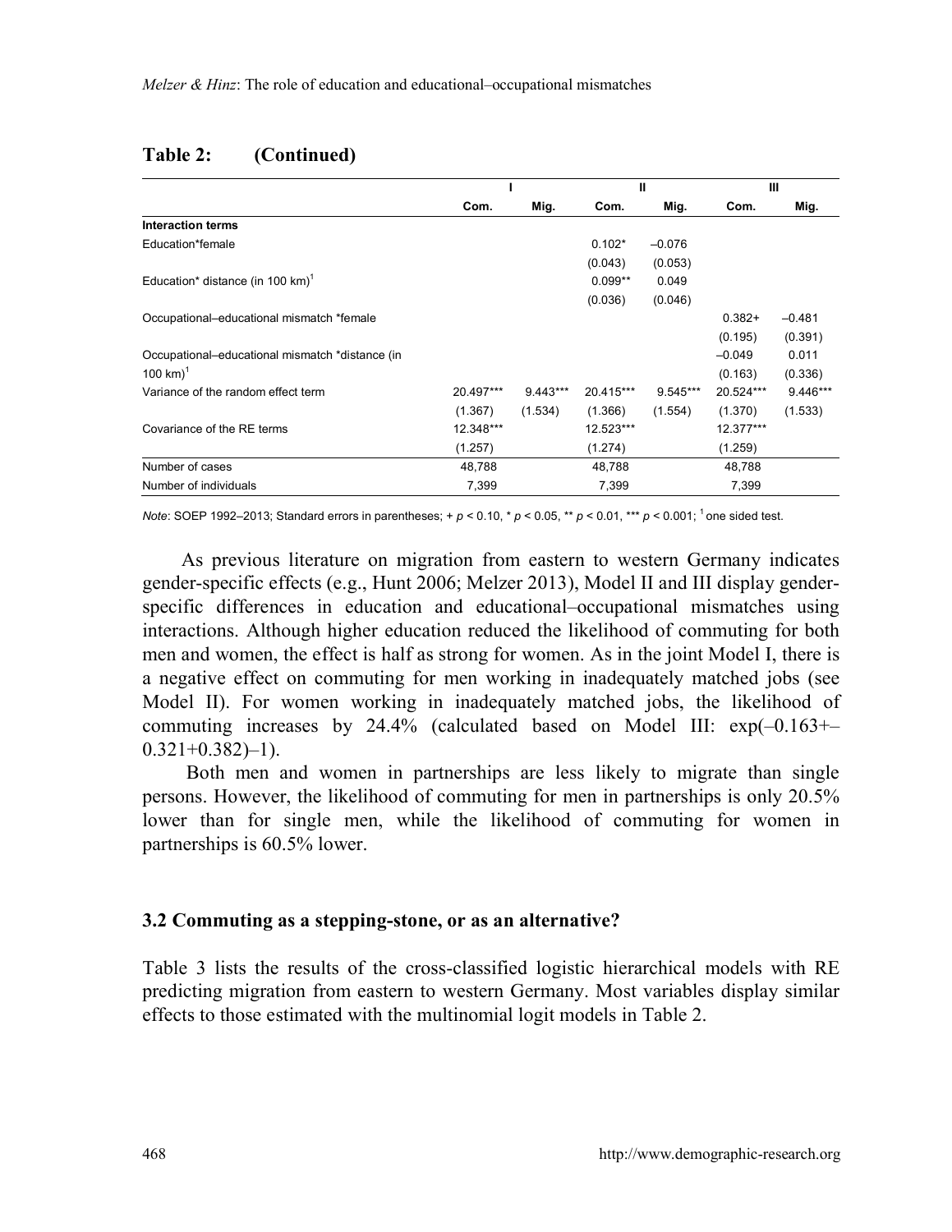Commuters are four times more likely to migrate than persons remaining immobile (Model I). However, with every additional year that passes since the first commuting episode, the likelihood of migrating is reduced by 25.1%.

|                            | classified multilevel logit models predicting migration from eastern<br>to western Germany |  |   |  |  |  |  |  |  |
|----------------------------|--------------------------------------------------------------------------------------------|--|---|--|--|--|--|--|--|
|                            |                                                                                            |  | Ш |  |  |  |  |  |  |
| Individual characteristics |                                                                                            |  |   |  |  |  |  |  |  |

**Table 3: Estimated regression coefficients and standard errors from cross-**

|             |         |             |         | ш           |         |
|-------------|---------|-------------|---------|-------------|---------|
|             |         |             |         |             |         |
| $1.559***$  | (0.108) | $1.240***$  | (0.262) | $1.408***$  | (0.154) |
| $-0.289***$ | (0.080) | $-0.287***$ | (0.080) | $-0.289***$ | (0.080) |
| $0.110***$  | (0.018) | $0.132***$  | (0.028) | $0.109***$  | (0.018) |
| $-0.341*$   | (0.160) | $-0.330*$   | (0.160) | $-0.078$    | (0.282) |
| 0.024       | (0.030) | 0.021       | (0.030) | 0.025       | (0.030) |
| $0.548***$  | (0.112) | $0.579**$   | (0.177) | $0.501***$  | (0.123) |
|             |         |             |         |             |         |
|             |         | $0.824*$    | (0.350) | 0.283       | (0.201) |
|             |         | 0.041       | (0.052) |             |         |
|             |         | $-0.034$    | (0.036) |             |         |
|             |         | $-0.124+$   | (0.072) |             |         |
|             |         |             |         | $-0.054$    | (0.521) |
|             |         |             |         | 0.244       | (0.673) |
|             |         |             |         | $-0.506$    | (0.382) |
| $-1.132***$ | (0.214) | $-1.118***$ | (0.213) | $-1.124***$ | (0.214) |
| $-1.096***$ | (0.181) | $-1.105***$ | (0.182) | $-1.101***$ | (0.182) |
| 73,631      |         | 73,631      |         | 73,631      |         |
| 9,477       |         | 9,477       |         | 9,477       |         |
| $-3.229$    |         | $-3.224$    |         | $-3.227$    |         |
|             |         |             |         |             |         |

*Note*: SOEP 1992–2013; Standard errors in parentheses. Controlled for log monthly gross income; employment status; duration spent at company; duration spent unemployed; age; marital status; marital status\*female; children, homeownership, regional<br>unemployment rates. + *p* < 0.10, \* *p* < 0.05, \*\* *p* < 0.01, \*\*\* *p* < 0.001.

Model II investigates whether education influences the mobility of men and women differently, using a three-way interaction of the variables 'female,' 'commuter,' and 'education.' For all groups, men and women as well as commuters and stayers, the likelihood of migrating increases with higher education, but the likelihood of the lowand highly educated migrating varies significantly only for commuting men (see Figure 1). Commuters are more likely to migrate than stayers, independent of gender, but among commuters women are more likely to migrate than men. Finally, commuting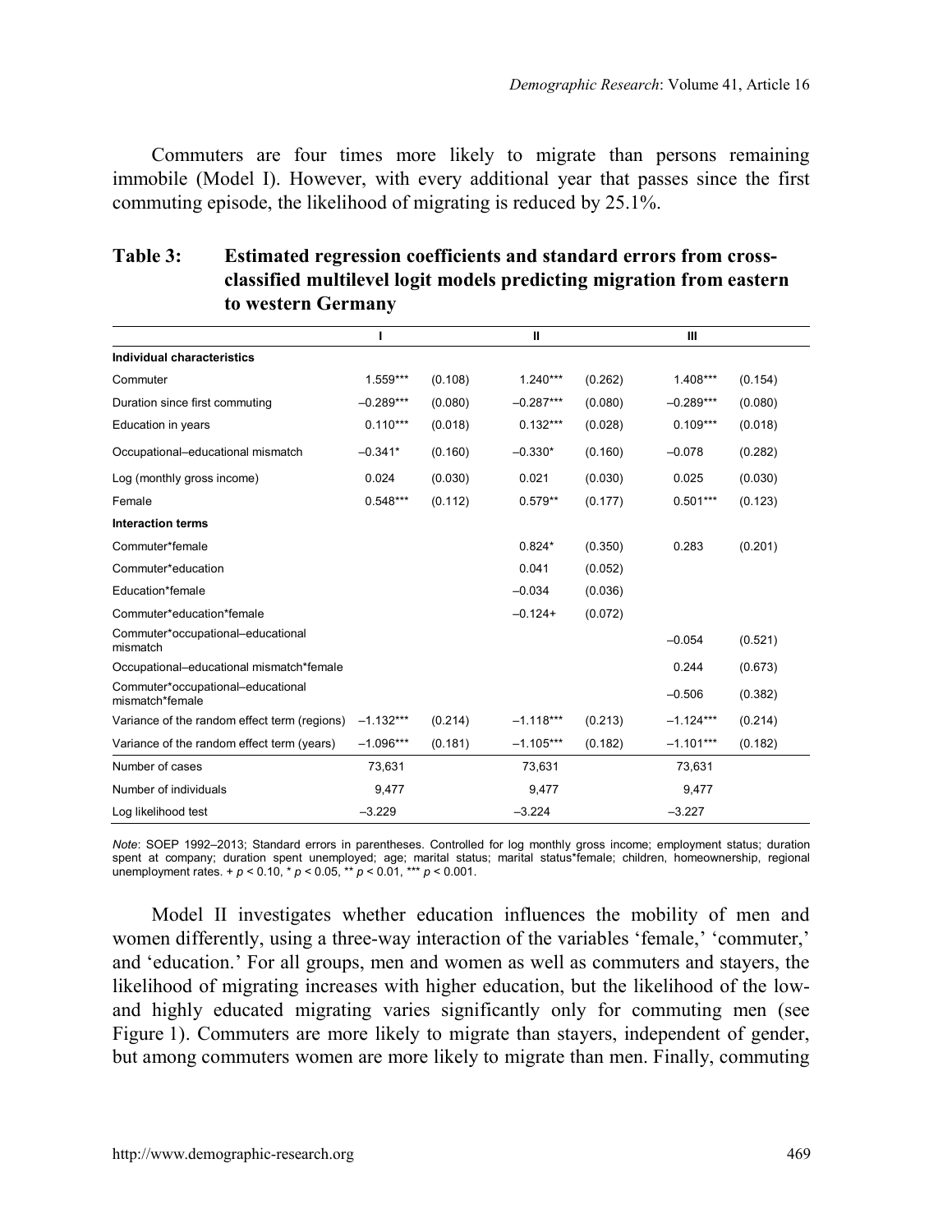women have a very high likelihood of migrating, regardless of their education, comparable only to the likelihood of migrating of commuting men with a high level of education. Stayers and commuters working in inadequately matched jobs are, independent of their gender, less likely to migrate (compare Model I and III).

### **Figure 1: Predicted margins for the probability of migration, dependent on education. The estimations are based on Model II Table 3**



# **4. Discussion and conclusion**

Based on multilevel multinomial regressions, we show that people with higher education are more likely to migrate than to remain immobile, while people who have spent less time in education prefer to commute (cf. Hunt 2006; Melzer 2013, 2016). While the existing literature is mixed it generally finds that migrants and commuters have higher education than those who remain immobile (e.g., Hunt 2006; Lundholm 2010; Melzer 2016; Nivalainen 2010; Romaní, Suriñach, and Artiís 2003), and that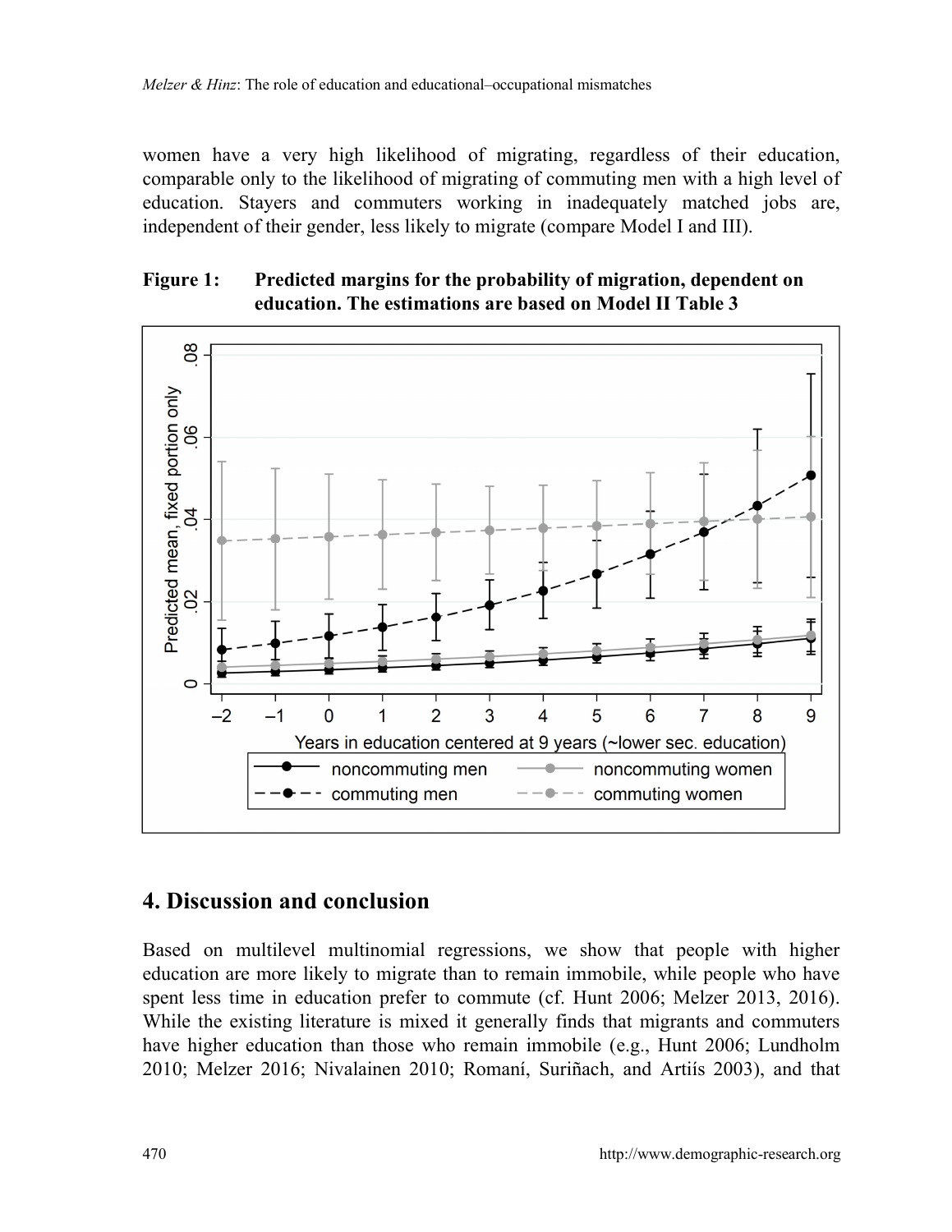commuters are usually less educated than migrants (e.g., Huber 2014). Some studies also indicate that commuters, especially those commuting for long periods, are more likely to have lower or middle levels of education (e.g., Sandow and Westin 2010). Therefore, our results highlight that studying migration and commuting separately leads to new insights.

Bad job matches reduce the likelihood of becoming mobile and the likelihood of migration even more than the likelihood of commuting. This finding corresponds to the assumptions expressed in the literature concerning educational–occupational matches, which describes working in a mismatched job as an alternative to regional mobility (Büchel and Battu 2003). Thus, it seems that people who have chosen to work in a mismatched job once, and have therefore already decided against regional mobility, are in general less prone to mobility and are more likely to remain immobile in later periods. However, there is a gender gap: our results indicate that while working in a mismatched job reduces the likelihood of commuting for men, it increases the likelihood for women.

Studying the sequence of mobility pattern by estimating cross-classified RE models, we found that commuting from eastern to western Germany has a strong positive effect on migration and is usually a stepping-stone to migration, rather than an alternative. Commuting provides the possibility of gathering necessary information on the future region or employer. However, the longer ago commuting started, the less likely commuters are to migrate. Thus, for one group of people, commuting functions as an alternative to migration. The crucial point is that there is a strong connection between commuting and migration. Investigating both mobility forms simultaneously broadens our understanding of people's choices, illustrating also that the highly educated are not necessarily prone to all forms of mobility, as they are more likely to migrate but less likely to commute from eastern to western Germany.

The research on regional migration emphasizes that women who have a partner are often not able to carry out their migration wishes, owing to conservative gender norms, and to their comparatively lower earnings and bargaining power within the couple, which affect mobility decisions (Nisic and Melzer 2016; Shauman and Noonan 2007). The fact that fewer women than men in partnerships commute seems to be just another 'symptom' of the inability of married women to pursue independent careers. However, women who start commuting are more likely than men to migrate soon afterwards. As women in partnerships are usually not able to outbalance their partners' mobility costs (cf. Nisic and Melzer 2016), the high likelihood of migration among commuting women indicates that they are a highly selected group.

In sum, this analysis of mobility from eastern to western Germany, covering more than 20 years after reunification, illustrates paradigmatically how the processes of commuting and selective migration influence the demographic structure of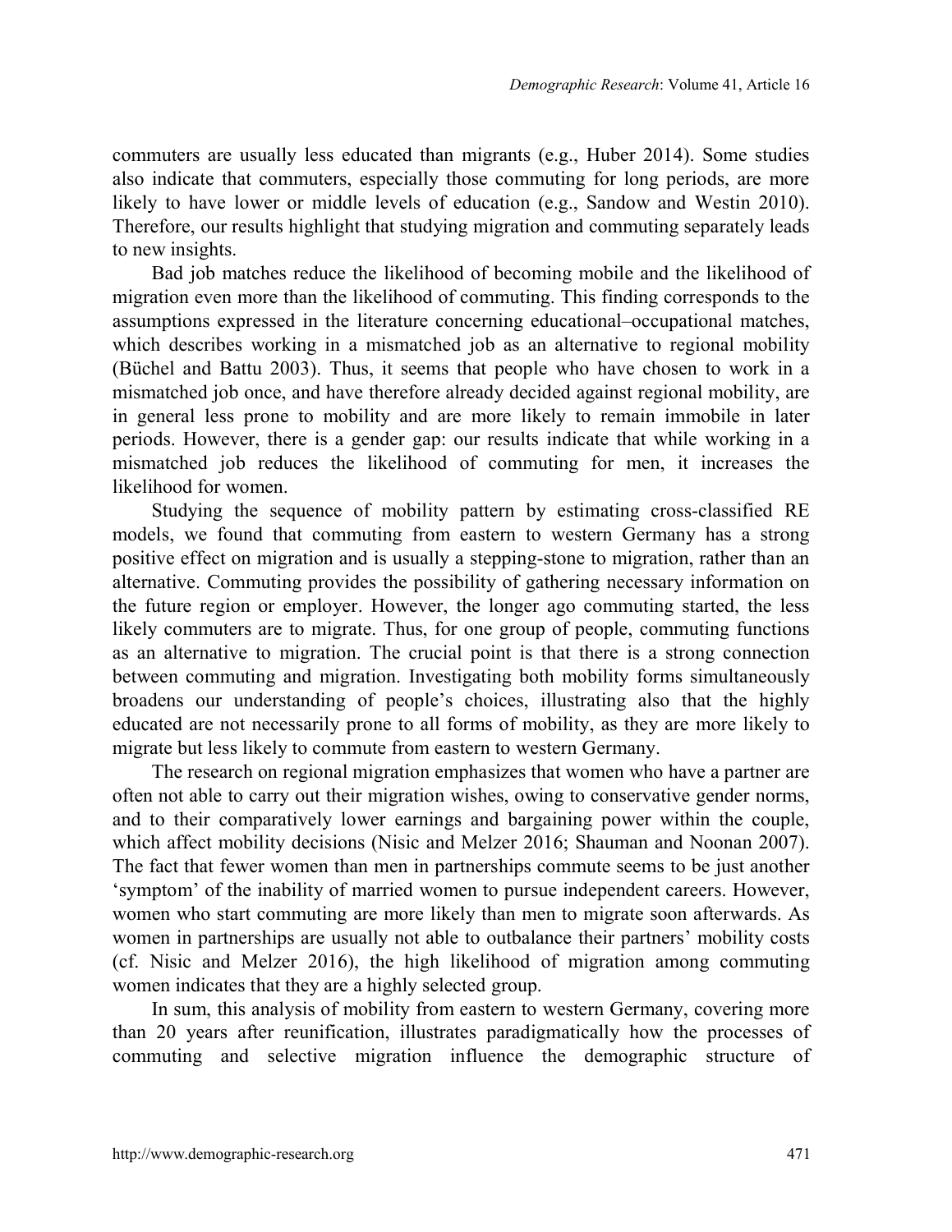disadvantaged regions. Commuting to more attractive labor markets serves two distinct purposes. For the low educated it might be the only way to find an (adequate) job. Highly educated persons use commuting as a stepping-stone to migration. In addition, greater distances to western Germany even increase the likelihood that the highly educated will commute. Therefore, it is probable that only a thorough economic restructuring will prevent disadvantaged regions from experiencing a slow but steady outflow of human capital. As a byproduct, our analyses show a specific gender bias in commuting-induced migration, with women being more likely to migrate after commuting than men. In the long run, this will also skew the demography of eastern Germany.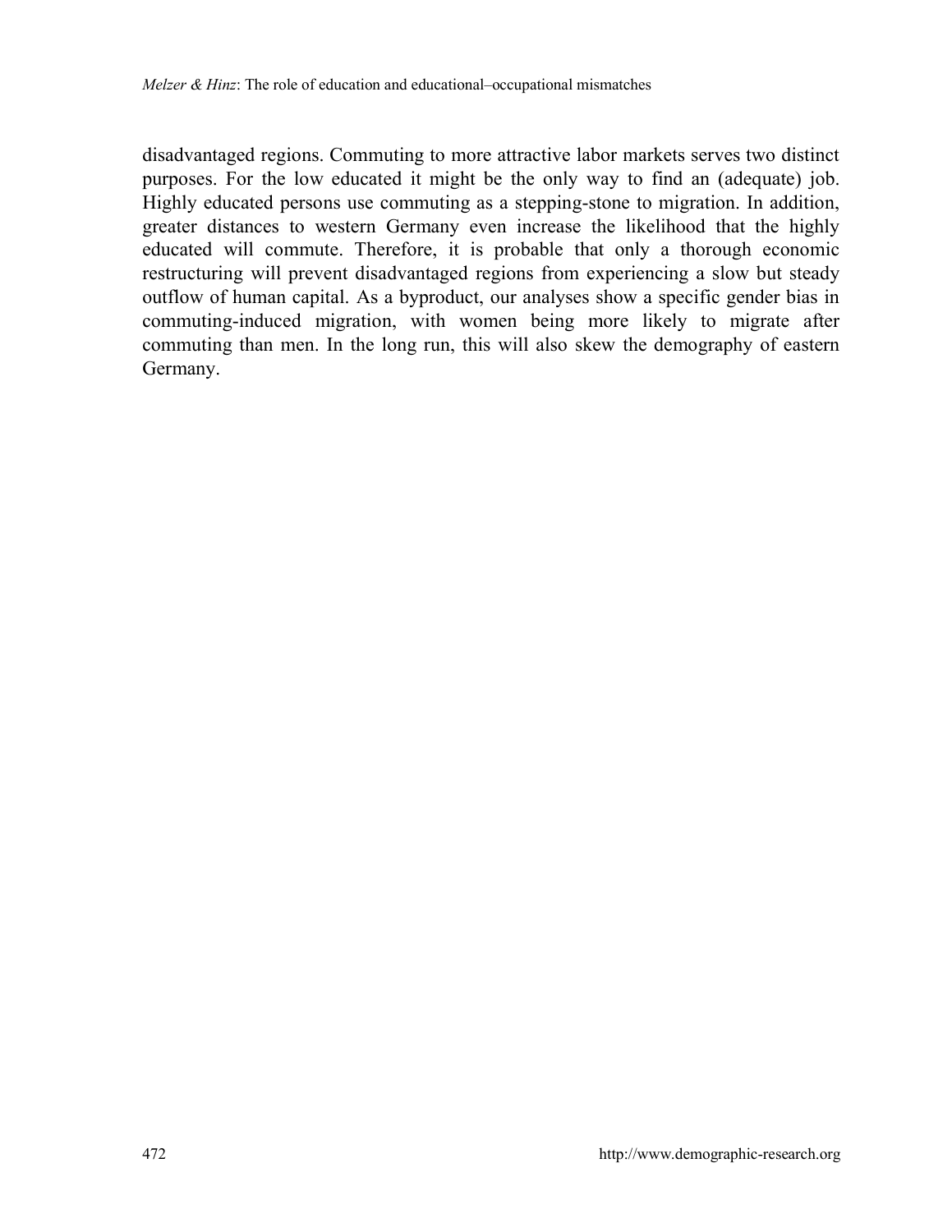## **References**

- Borjas, G.J. (1987). Self-selection and the earnings of immigrants. *The American Economic Review* 77(4): 531–553.
- Brown, D.L., Champion, T., Coombes, M., and Wymer, C. (2015). The migrationcommuting nexus in rural England: A longitudinal analysis. *Journal of Rural Studies* 41: 118–128. [doi:10.1016/j.jrurstud.2015.06.005.](https://doi.org/10.1016/j.jrurstud.2015.06.005)
- Büchel, F. and Battu, H. (2003). The theory of differential overqualification: Does it work? *Scottish Journal of Political Economy* 50(1): 1–16. [doi:10.1111/1467-](https://doi.org/10.1111/1467-9485.00251) [9485.00251.](https://doi.org/10.1111/1467-9485.00251)
- Eliasson, K., Lindgren, U., and Westerlund, O. (2003). Geographical labour mobility: Migration or commuting? *Regional Studies* 37(8): 827–837. [doi:10.1080/](https://doi.org/10.1080/0034340032000128749) [0034340032000128749.](https://doi.org/10.1080/0034340032000128749)
- Green, A.E., Hogarth, T., and Shackleton, R.E. (1999). Longer distance commuting as a substitute for migration in Britain: A review of trends, issues and implications. *International Journal of Population Geography* 5(1): 49–67. [doi:10.1002/](https://doi.org/10.1002/(SICI)1099-1220(199901/02)5:1%3C49::AID-IJPG124%3E3.0.CO;2-O) [\(SICI\)1099-1220\(199901/02\)5:1<49::AID-IJPG124>3.0.CO;2-O.](https://doi.org/10.1002/(SICI)1099-1220(199901/02)5:1%3C49::AID-IJPG124%3E3.0.CO;2-O)
- Haas, A. (2012). Mobilität zwischen Regionen: Pendlerströme fließen überwiegend von Ost nach West. Nürnberg: Institut für Arbeitsmarkt- und Berufsforschung (IAB-Forum 2/2012). [http://doku.iab.de/forum/2012/Forum2\\_2012\\_Haas.pdf.](http://doku.iab.de/forum/2012/Forum2_2012_Haas.pdf)
- Haas, A. and Hamann, S. (2008). Ost-West-Vergleich: Pendeln ein zunehmender Trend, vor allem bei Hochqualifizierten. Nürnberg: Institut für Arbeitsmarktund Berufsforschung (IAB Kurzbericht 6/2008). [http://doku.iab.de/kurzber/](http://doku.iab.de/kurzber/2008/kb0608.pdf) [2008/kb0608.pdf.](http://doku.iab.de/kurzber/2008/kb0608.pdf)
- Huber, P. (2012). Do commuters suffer from job-education mismatch? *Applied Economics Letters* 19(4): 349–352. [doi:10.1080/13504851.2011.577004.](https://doi.org/10.1080/13504851.2011.577004)
- Huber, P. (2014). Are commuters in the EU better educated than non-commuters but worse than migrants? *Urban Studies* 51(3): 509–525. [doi:10.1177/004209801](https://doi.org/10.1177/0042098013498282) [3498282.](https://doi.org/10.1177/0042098013498282)
- Huinink, J., Vidal, S., and Kley, S. (2014). Individuals' openness to migrate and job mobility. *Social Science Research* 44: 1–14. [doi:10.1016/j.ssresearch.2013.](https://doi.org/10.1016/j.ssresearch.2013.10.006) [10.006.](https://doi.org/10.1016/j.ssresearch.2013.10.006)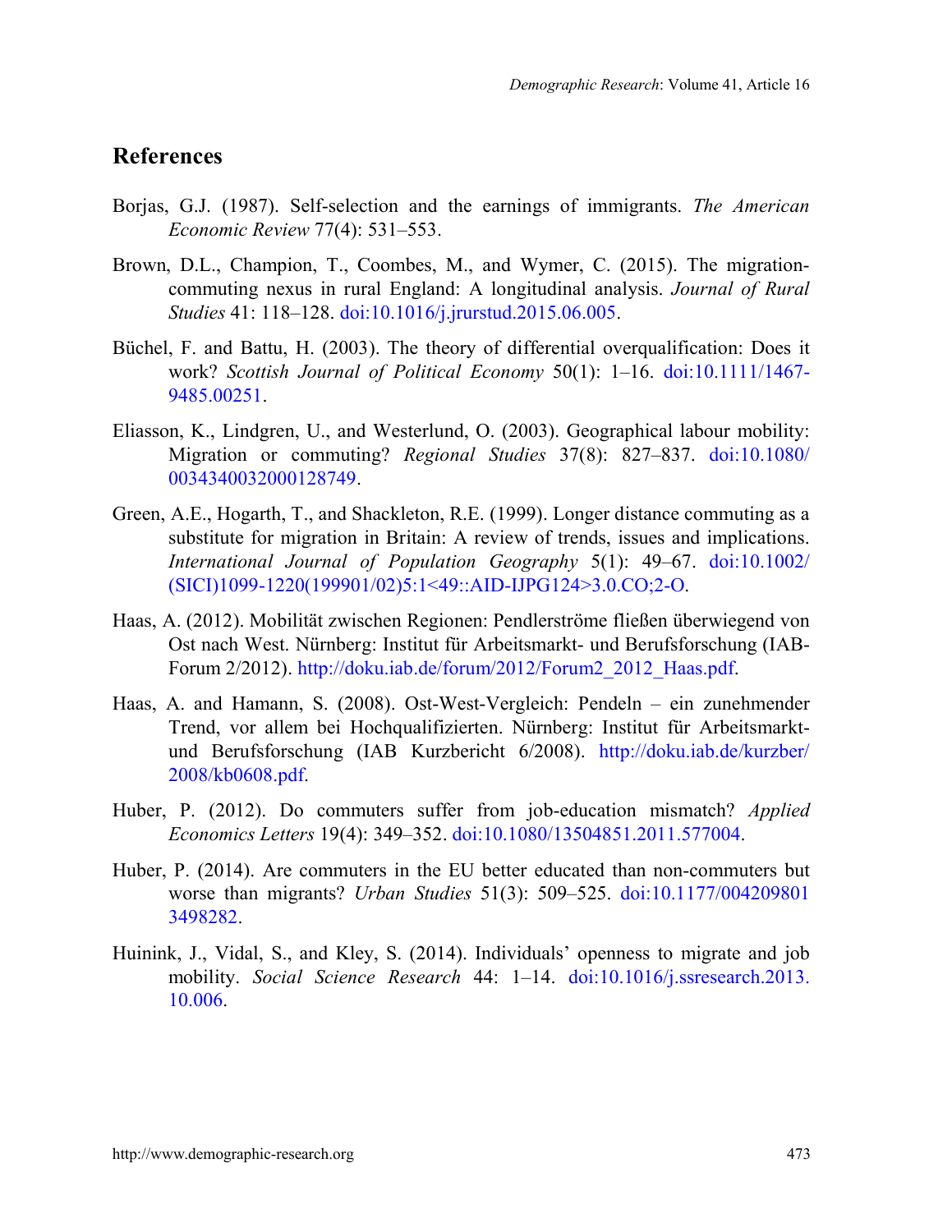- Hunt, J. (2006). Staunching emigration from East Germany: Age and the determinants of migration. *Journal of the European Economic Association* 4(5): 1014–1037. [doi:10.1162/JEEA.2006.4.5.1014.](https://doi.org/10.1162/JEEA.2006.4.5.1014)
- Kalter, F. (1994). Pendeln statt Migration? Die Wahl und Stabilität von Wohnort-Arbeitsort-Kombinationen. *Zeitschrift für Soziologie* 23(6): 460–476. [doi:10.1515/zfsoz-1994-0604.](https://doi.org/10.1515/zfsoz-1994-0604)
- Lundholm, E. (2010). Interregional migration propensity and labour market size in Sweden, 1970–2001. *Regional Studies* 44(4): 455–464. [doi:10.1080/00343400](https://doi.org/10.1080/00343400802662674) [802662674.](https://doi.org/10.1080/00343400802662674)
- Melzer, S.M. (2013). Reconsidering the effect of education on East–West migration in Germany. *European Sociological Review* 29(2): 210–228. [doi:10.1093/](https://doi.org/10.1093/esr/jcr056) [esr/jcr056.](https://doi.org/10.1093/esr/jcr056)
- Melzer, S.M. (2016). *Causes and consequences of the gender-specific migration from East to West Germany*. Nürnberg: Institut für Arbeitsmarkt- und Berufsforschung.
- Nisic, N. and Melzer, S.M. (2016). Explaining gender inequalities that follow couple migration. *Journal of Marriage and Family* 78(4): 1063–1082. [doi:10.1111/](https://doi.org/10.1111/jomf.12323) [jomf.12323.](https://doi.org/10.1111/jomf.12323)
- Nivalainen, S. (2010). *Essays on family migration and geographical mobility in Finland*. Helsinki: PTT Publications.
- Pfaff, S. (2012). Commuting or relocation? Mobility decisions in Germany between 2000 and 2009. *Zeitschrift für Soziologie* 41(6): 458–477. [doi:10.1515/zfsoz-](https://doi.org/10.1515/zfsoz-2012-0604)[2012-0604.](https://doi.org/10.1515/zfsoz-2012-0604)
- Rabe-Hesketh, S. and Skrondal, A. (2012). *Multilevel and longitudinal modeling using Stata*. College Station: Stata Press.
- Romaní, J., Suriñach, J., and Artiís, M. (2003). Are commuting and residential mobility decisions simultaneous? The case of Catalonia, Spain. *Regional Studies* 37(8): 813–836. [doi:10.1080/0034340032000128730.](https://doi.org/10.1080/0034340032000128730)
- Sandow, E. and Westin, K. (2010). The persevering commuter: Duration of longdistance commuting. *Transportation Research Part A: Policy and Practice* 44(6): 433–445. [doi:10.1016/j.tra.2010.03.017.](https://doi.org/10.1016/j.tra.2010.03.017)
- Shauman, K.A. and Noonan, M.C. (2007). Family migration and labor force outcomes: Sex differences in occupational context. *Social Forces* 85(4): 1735–1764. [doi:10.1353/sof.2007.0079.](https://doi.org/10.1353/sof.2007.0079)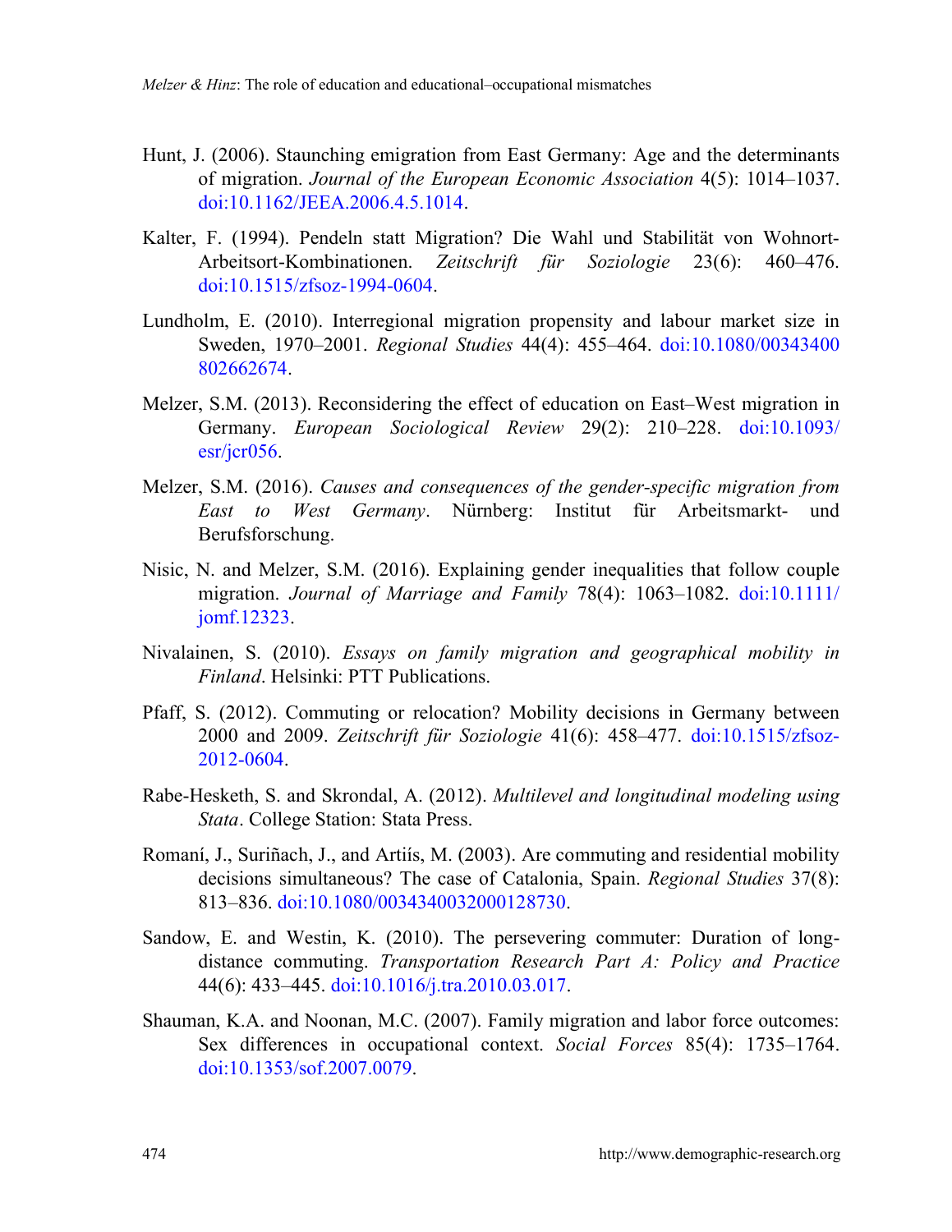- Sjaastad, L.A. (1962). The costs and returns of human migration. *Journal of Political Economy* 70(5): 80–93.
- Statistisches Bundesamt (2010). 20 Jahre Deutsche Einheit: Wunsch oder Wirklichkeit. Wiesbaden: Statistisches Bundesamt.
- Wagner, G.G., Frick, J.R., and Schupp, J. (2007). The German Socio-Economic Panel study (SOEP): Scope, evolution and enhancements. *Schmollers Jahrbuch* 127: 139–169.